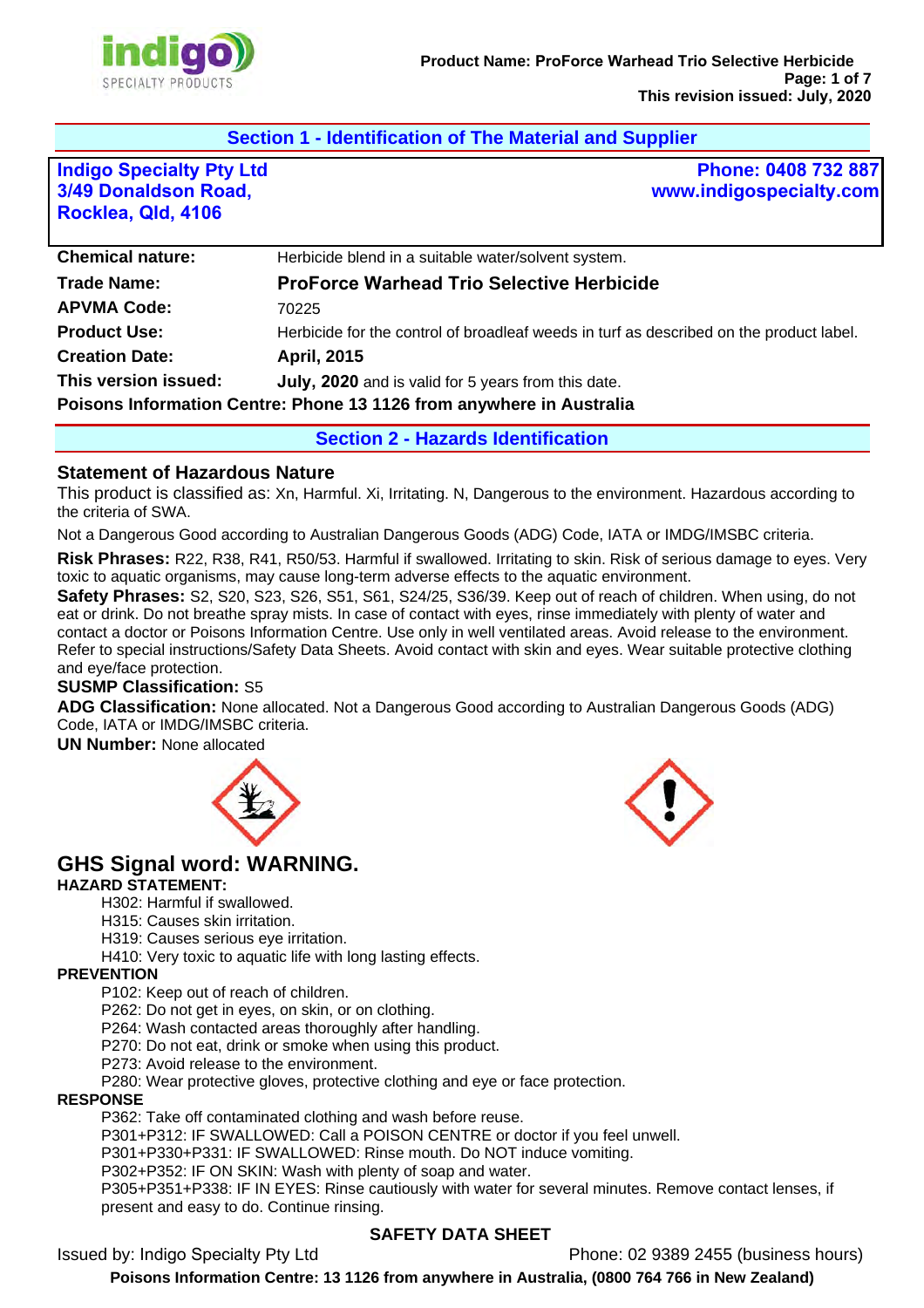

P332+P313: If skin irritation occurs: Get medical advice.

P337+P313: If eye irritation persists: Get medical advice.

P391: Collect spillage.

P370+P378: Not combustible. Use extinguishing media suited to burning materials.

#### **STORAGE**

P410: Protect from sunlight.

P402+P404: Store in a dry place. Store in a closed container.

P403+P235: Store in a well-ventilated place. Keep cool.

#### **DISPOSAL**

P501: Dispose of contents and containers as specified on the registered label.

#### **Emergency Overview**

**Physical Description & Colour:** Light brown coloured viscous liquid.

#### **Odour:** Mild odour.

**Major Health Hazards:** Symptoms in humans from very high acute exposure could include slurred speech, twitching, jerking and spasms, drooling, low blood pressure, and unconsciousness. Product may cause serious damage to eyes, harmful if swallowed, skin irritant.

## **Potential Health Effects**

## **Inhalation:**

**Short Term Exposure:** Available data indicates that this product is not harmful. However product may be mildly irritating, although unlikely to cause anything more than mild transient discomfort.

**Long Term Exposure:** No data for health effects associated with long term inhalation.

## **Skin Contact:**

**Short Term Exposure:** This product is a skin irritant. Symptoms may include itchiness and reddening of contacted skin. Other symptoms may also become evident, but if treated promptly, all should disappear once exposure has ceased.

**Long Term Exposure:** No data for health effects associated with long term skin exposure.

## **Eye Contact:**

**Short Term Exposure:** This product is a severe eye irritant. Symptoms may include stinging and reddening of eyes and watering which may become copious. Other symptoms such as swelling of eyelids and blurred vision may also become evident. If exposure is brief, symptoms should disappear once exposure has ceased. However, lengthy exposure or delayed treatment is likely to cause permanent damage.

**Long Term Exposure:** No data for health effects associated with long term eye exposure.

## **Ingestion:**

**Short Term Exposure:** Significant oral exposure is considered to be unlikely. Available data shows that this product is harmful, but symptoms are not available. However, this product is an oral irritant. Symptoms may include burning sensation and reddening of skin in mouth and throat. Other symptoms may also become evident, but all should disappear once exposure has ceased.

**Long Term Exposure:** No data for health effects associated with long term ingestion.

## **Carcinogen Status:**

**SWA:** No significant ingredient is classified as carcinogenic by SWA.

**NTP:** No significant ingredient is classified as carcinogenic by NTP.

**IARC:** No significant ingredient is classified as carcinogenic by IARC.

## **Section 3 - Composition/Information on Ingredients**

| Ingredients                          | <b>CAS No</b> | Conc,% | TWA (mg/m <sup>3</sup> ) STEL (mg/m <sup>3</sup> ) |         |
|--------------------------------------|---------------|--------|----------------------------------------------------|---------|
| MCPA (present as the potassium salt) | $94 - 74 - 6$ | 300g/L | not set                                            | not set |
| Clopyralid (as the potassium salt)   | 1702-17-6     | 20q/L  | not set                                            | not set |
| Diflufenican                         | 83164-33-4    | 15q/L  | not set                                            | not set |
| Propylene glycol                     | $57 - 55 - 6$ | 50     | 10                                                 | not set |
| Other non hazardous ingredients      | secret        | to 100 | not set                                            | not set |

This is a commercial product whose exact ratio of components may vary slightly. Minor quantities of other non hazardous ingredients are also possible.

## **SAFETY DATA SHEET**

Issued by: Indigo Specialty Pty Ltd Phone: 02 9389 2455 (business hours)

**Poisons Information Centre: 13 1126 from anywhere in Australia, (0800 764 766 in New Zealand)**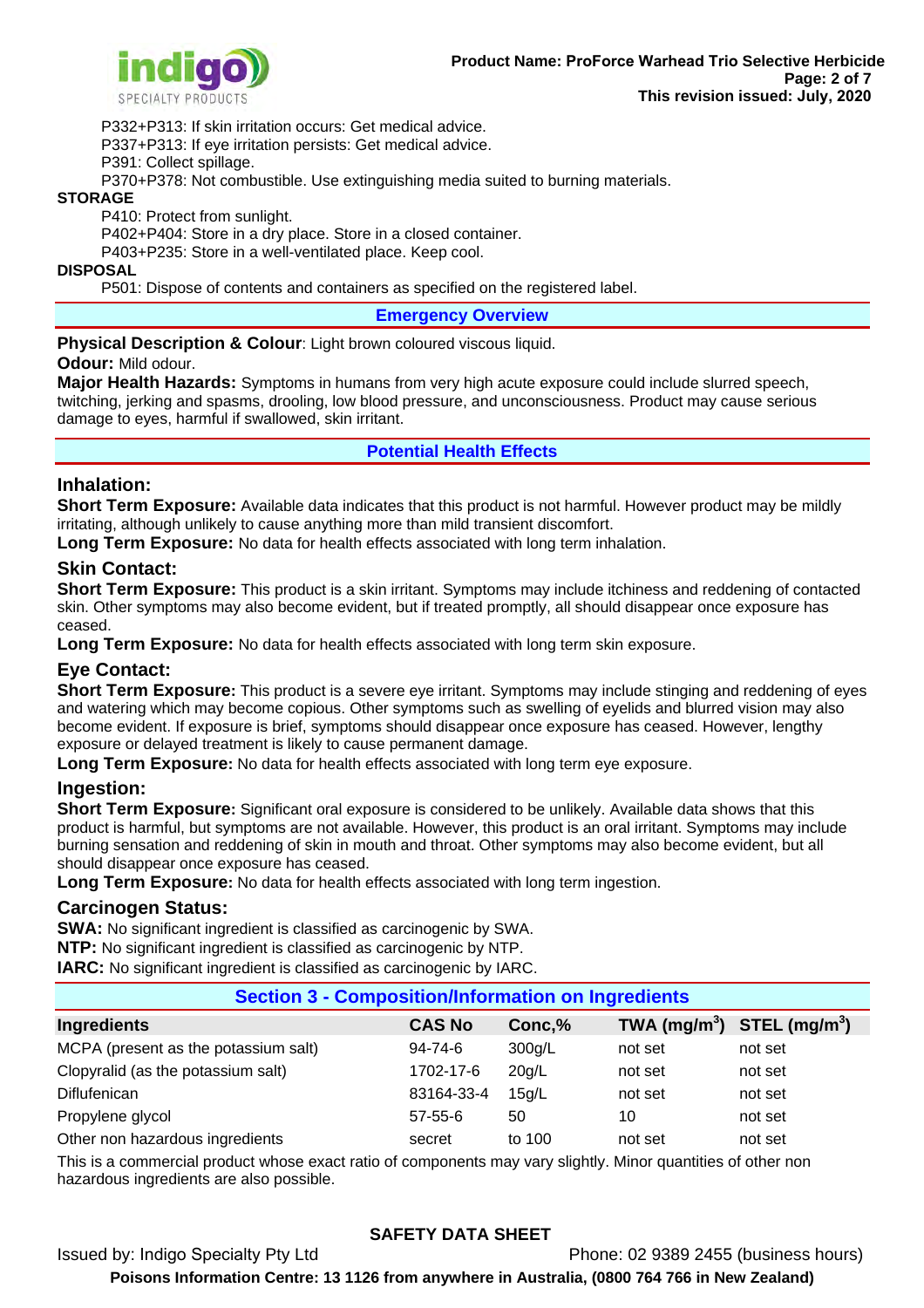

#### **Product Name: ProForce Warhead Trio Selective Herbicide Page: 3 of 7 This revision issued: July, 2020**

The SWA TWA exposure value is the average airborne concentration of a particular substance when calculated over a normal 8 hour working day for a 5 day working week. The STEL (Short Term Exposure Limit) is an exposure value that may be equalled (but should not be exceeded) for no longer than 15 minutes and should not be repeated more than 4 times per day. There should be at least 60 minutes between successive exposures at the STEL. The term "peak "is used when the TWA limit, because of the rapid action of the substance, should never be exceeded, even briefly.

## **Section 4 - First Aid Measures**

## **General Information:**

You should call The Poisons Information Centre if you feel that you may have been poisoned, burned or irritated by this product. The number is 13 1126 from anywhere in Australia (0800 764 766 in New Zealand) and is available at all times. Have this SDS with you when you call.

**Inhalation:** No first aid measures normally required. However, if inhalation has occurred, and irritation has developed, remove to fresh air and observe until recovered. If irritation becomes painful or persists more than about 30 minutes, seek medical advice.

**Skin Contact:** Wash gently and thoroughly with warm water (use non-abrasive soap if necessary) for 10-20 minutes or until product is removed. Under running water, remove contaminated clothing, shoes and leather goods (e.g. watchbands and belts) and completely decontaminate them before reuse or discard. If irritation persists, repeat flushing and seek medical attention.

**Eye Contact:** Immediately flush the contaminated eye(s) with lukewarm, gently flowing water for 15 minutes or until the product is removed, while holding the eyelid(s) open. Take care not to rinse contaminated water into the unaffected eye or onto the face. Obtain medical attention immediately. Take special care if exposed person is wearing contact lenses.

**Ingestion:** If swallowed, do NOT induce vomiting. Wash mouth with water and contact a Poisons Information Centre, or call a doctor.

# **Section 5 - Fire Fighting Measures**

**Fire and Explosion Hazards**: The major hazard in fires is usually inhalation of heated and toxic or oxygen deficient (or both), fire gases. There is no risk of an explosion from this product under normal circumstances if it is involved in a fire.

This product is likely to decompose only after heating to dryness, followed by further strong heating. Fire decomposition products from this product may be toxic if inhaled. Take appropriate protective measures.

**Extinguishing Media:** Not combustible. Use extinguishing media suited to burning materials. **Fighting**<br>**Fire Finhting:** If a significant quantity of this product is involved in a fire, call the fire brigade.

|                                  | <b>Fire Fighting:</b> ii a significant quantity of this product is involved |
|----------------------------------|-----------------------------------------------------------------------------|
| <b>Flash point:</b>              | Does not burn.                                                              |
| <b>Upper Flammability Limit:</b> | Does not burn.                                                              |
| <b>Lower Flammability Limit:</b> | Does not burn.                                                              |
| <b>Autoignition temperature:</b> | Not applicable - does not burn.                                             |
| <b>Flammability Class:</b>       | Does not burn.                                                              |
|                                  |                                                                             |

## **Section 6 - Accidental Release Measures**

**Accidental release:** In the event of a major spill, prevent spillage from entering drains or water courses. Wear full protective chemically resistant clothing including eye/face protection, gauntlets and self contained breathing apparatus. See below under Personal Protection regarding Australian Standards relating to personal protective equipment. No special recommendations for clothing materials. Eye/face protective equipment should comprise as a minimum, protective goggles. If there is a significant chance that vapours or mists are likely to build up in the cleanup area, we recommend that you use a respirator. Usually, no respirator is necessary when using this product. However, if you have any doubts consult the Australian Standard mentioned below (section 8). Otherwise, not normally necessary.

Stop leak if safe to do so, and contain spill. Absorb onto sand, vermiculite or other suitable absorbent material. If spill is too large or if absorbent material is not available, try to create a dike to stop material spreading or going into drains or waterways. Sweep up and shovel or collect recoverable product into labelled containers for recycling or salvage, and dispose of promptly. Recycle containers wherever possible after careful cleaning. Refer to product label for specific instructions. After spills, wash area preventing runoff from entering drains. If a significant quantity of material enters drains, advise emergency services. Contaminated area may be neutralised by washing with weak or dilute acid. Vinegar, citrus juice and most soft drinks may be suitable. Full details regarding disposal of used containers, spillage and unused material may be found on the label. If there is any conflict between this SDS and the label, instructions on the label prevail. Ensure legality of disposal by consulting regulations prior to disposal. Thoroughly launder protective clothing before storage or re-use. Advise laundry of nature of contamination when sending contaminated clothing to laundry.

# **SAFETY DATA SHEET**

Issued by: Indigo Specialty Pty Ltd Phone: 02 9389 2455 (business hours)

**Poisons Information Centre: 13 1126 from anywhere in Australia, (0800 764 766 in New Zealand)**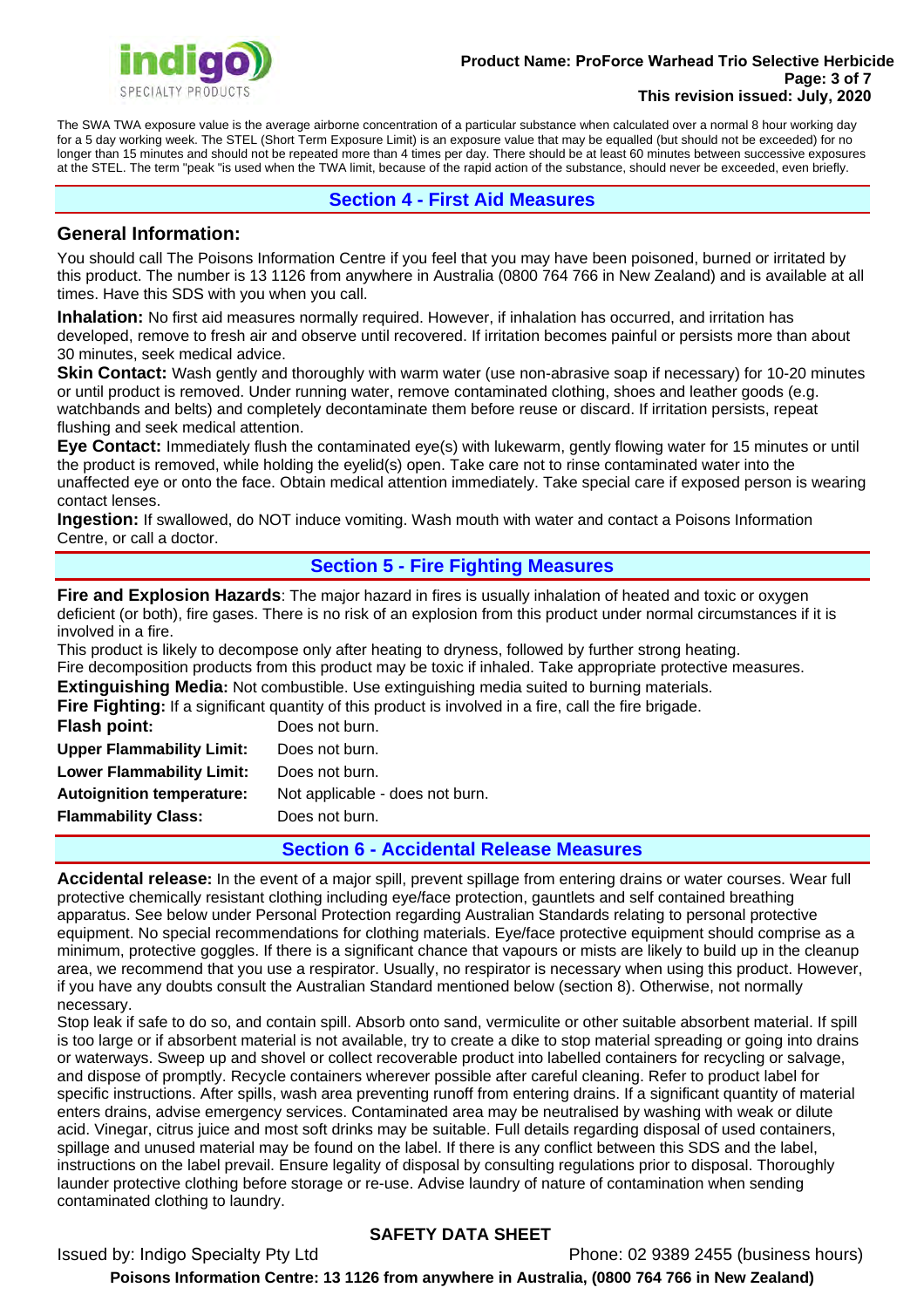

# **Section 7 - Handling and Storage**

**Handling:** Keep exposure to this product to a minimum, and minimise the quantities kept in work areas. Check Section 8 of this SDS for details of personal protective measures, and make sure that those measures are followed. The measures detailed below under "Storage" should be followed during handling in order to minimise risks to persons using the product in the workplace. Also, avoid contact or contamination of product with incompatible materials listed in Section 10.

**Storage:** This product is a Scheduled Poison. Observe all relevant regulations regarding sale, transport and storage of this schedule of poison. Protect this product from light. Store in the closed original container in a dry, cool, wellventilated area out of direct sunlight. Make sure that the product does not come into contact with substances listed under "Incompatibilities" in Section 10. Some liquid preparations settle or separate on standing and may require stirring before use. Check packaging - there may be further storage instructions on the label.

## **Section 8 - Exposure Controls and Personal Protection**

The following Australian Standards will provide general advice regarding safety clothing and equipment:

Respiratory equipment: **AS/NZS 1715**, Protective Gloves: **AS 2161**, Occupational Protective Clothing: AS/NZS 4501 set 2008, Industrial Eye Protection: **AS1336** and **AS/NZS 1337**, Occupational Protective Footwear: **AS/NZS2210**.

| <b>SWA Exposure Limits</b> | TWA (mg/m <sup>3</sup> ) | STEL (mg/m <sup>3</sup> ) |
|----------------------------|--------------------------|---------------------------|
| Propylene glycol           |                          | not set                   |

The ADI for MCPA is set at 0.01mg/kg/day. The corresponding NOEL is set at 1.1mg/kg/day.

The ADI for Clopyralid is set at 0.5mg/kg/day. The corresponding NOEL is set at 50mg/kg/day. ADI means Acceptable Daily Intake; NOEL means No-observable-effect-level. Data from Australian ADI List, June 2014.

No special equipment is usually needed when occasionally handling small quantities. The following instructions are for bulk handling or where regular exposure in an occupational setting occurs without proper containment systems. **Ventilation:** This product should only be used in a well ventilated area. If natural ventilation is inadequate, use of a fan is suggested.

**Eye Protection:** Protective glasses or goggles must be worn when this product is being used. Failure to protect your eyes may lead to severe harm to them or to general health. Emergency eye wash facilities must also be available in an area close to where this product is being used.

**Skin Protection:** Prevent skin contact by wearing impervious gloves, clothes and, preferably, apron. Make sure that all skin areas are covered. See below for suitable material types.

**Protective Material Types:** We suggest that protective clothing be made from the following materials: PVC. **Respirator:** Usually, no respirator is necessary when using this product. However, if you have any doubts consult the Australian Standard mentioned above. Otherwise, not normally necessary.

Eyebaths or eyewash stations and safety deluge showers should, if practical, be provided near to where this product is being handled commercially.

#### **Section 9 - Physical and Chemical Properties:**

| <b>Physical Description &amp; colour:</b><br>Odour:<br><b>Boiling Point:</b> | Light brown coloured viscous liquid.<br>Mild odour.<br>Approximately 100°C at 100kPa. |
|------------------------------------------------------------------------------|---------------------------------------------------------------------------------------|
| <b>Freezing/Melting Point:</b>                                               | No specific data. Liquid at normal temperatures.                                      |
| <b>Volatiles:</b>                                                            | Water component.                                                                      |
| <b>Vapour Pressure:</b>                                                      | 2.37 kPa at 20°C (water vapour pressure).                                             |
| <b>Vapour Density:</b>                                                       | As for water.                                                                         |
| <b>Specific Gravity:</b>                                                     | 1.17 at 20°C                                                                          |
| <b>Water Solubility:</b>                                                     | Completely soluble in water.                                                          |
| pH:                                                                          | Approx 10 (as supplied).                                                              |
| <b>Volatility:</b>                                                           | No data.                                                                              |
| <b>Odour Threshold:</b>                                                      | No data.                                                                              |
| <b>Evaporation Rate:</b>                                                     | As for water.                                                                         |
| <b>Coeff Oil/water Distribution:</b>                                         | No data                                                                               |
| <b>Autoignition temp:</b>                                                    | Not applicable - does not burn.                                                       |

## **SAFETY DATA SHEET**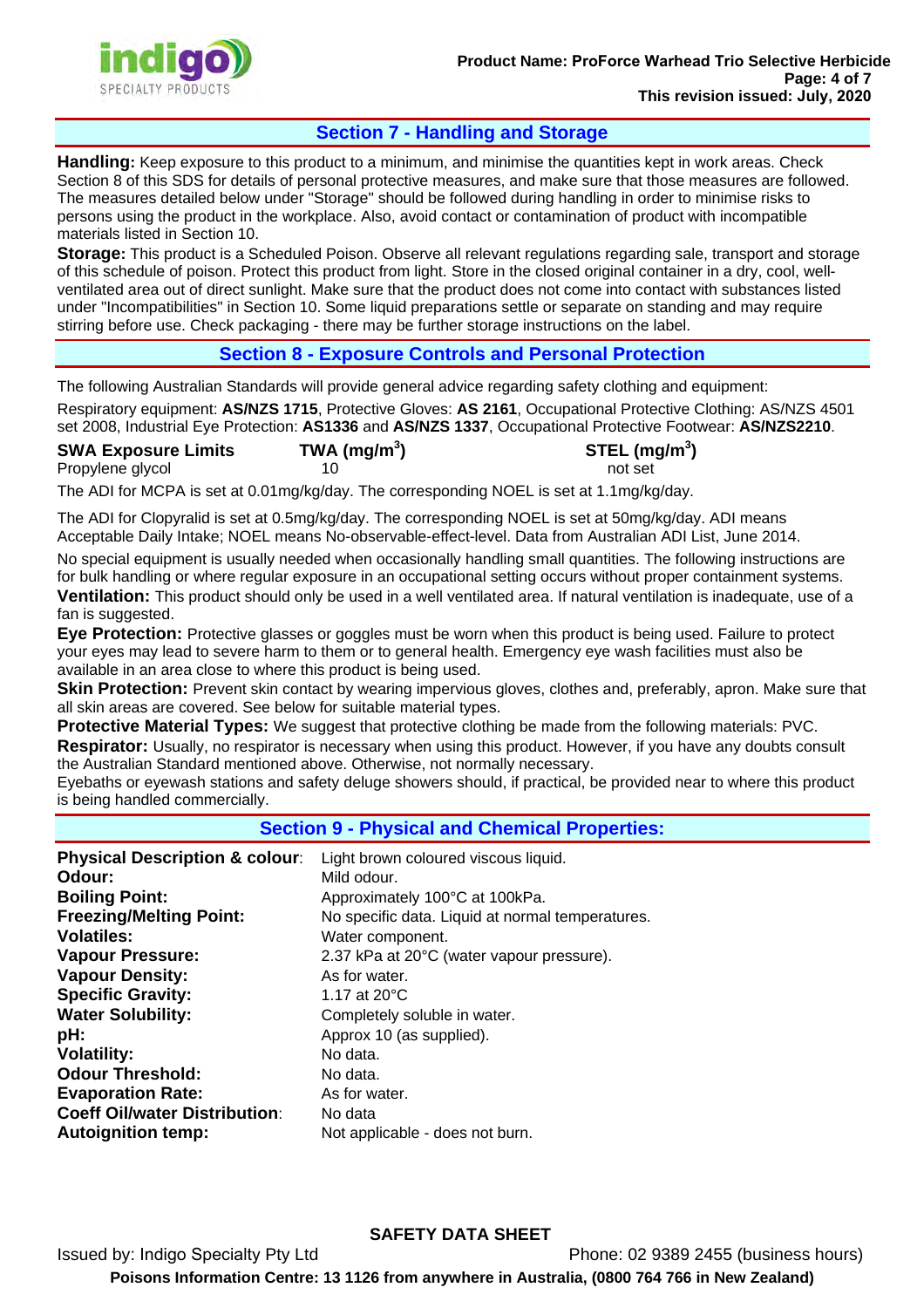

# **Section 10 - Stability and Reactivity**

**Reactivity:** This product is unlikely to react or decompose under normal storage conditions. However, if you have any doubts, contact the supplier for advice on shelf life properties.

**Conditions to Avoid:** Protect this product from light. Store in the closed original container in a dry, cool, wellventilated area out of direct sunlight.

**Incompatibilities:** oxidising agents.

**Fire Decomposition:** This product is likely to decompose only after heating to dryness, followed by further strong heating. Combustion forms carbon dioxide, and if incomplete, carbon monoxide and possibly smoke. Water is also formed. May form nitrogen and its compounds, and under some circumstances, oxides of nitrogen. Occasionally hydrogen cyanide gas in reducing atmospheres. May form hydrogen fluoride gas and other compounds of fluorine. Potassium compounds. Carbon monoxide poisoning produces headache, weakness, nausea, dizziness, confusion, dimness of vision, disturbance of judgment, and unconsciousness followed by coma and death.

**Polymerisation:** This product will not undergo polymerisation reactions.

## **Section 11 - Toxicological Information**

**Toxicity:** An information profile for MCPA is available at http://extoxnet.orst.edu/pips/ghindex.html **Acute toxicity:** MCPA acid is harmful via ingestion, with reported oral LD<sub>50</sub> values for the technical product in rats ranging from 700 mg/kg to 1160 mg/kg and ranging in mice from 550 to 800 mg/kg. It is harmful via the dermal route as well, with reported dermal LD<sub>50</sub> values ranging from greater than 1000 mg/kg in rats to greater than 4000 mg/kg in rabbits.

**Chronic toxicity:** Dietary levels of approximately 50 mg/kg/day and 125 mg/kg/day over 7 months caused reduced feeding rates and retarded growth rates in rats. White blood cell counts and ratios were not affected, but some reductions in red blood cell counts and haemoglobin did appear to be associated with exposure to MCPA at oral dose levels of approximately 20 mg/kg/day. In the same study, oral doses of approximately 5 mg/kg/day caused increased relative kidney weights, and oral doses of approximately 20 mg/kg/day caused increased relative liver weights. Another study in rats showed no effects on kidney or liver weights over an unspecified period at oral doses of 60 mg/kg/day, but oral doses of 150 mg/kg/day did cause reversible increases in these weights over a course of 3 months. Very high dermal doses of 500 mg/kg/day caused reduced body weight, and even higher dermal doses of 1000 and 2000 mg/kg/day resulted in increased mortality and observable changes in liver, kidney, spleen, and thymus tissue.

**Reproductive effects:** A two-generation rat study at doses of up to 15 mg/kg/day affected reproductive function. It is unlikely that humans will experience these effects under normal exposure conditions.

**Teratogenic effects:** Offspring of pregnant rats fed low to moderate doses of MCPA (20 to 125 mg/kg) on days 6 to 15 of gestation, had no birth defects. Teratogenic effects in humans are unlikely at expected exposure levels. **Mutagenic effects:** MCPA is reportedly weakly mutagenic to bone marrow and ovarian cells of hamsters, but negative results were reported for other mutagenic tests. It appears that the compound poses little or no mutagenic risk.

**Carcinogenic effects:** All of the available evidence on MCPA indicates that the compound does not cause cancer. Forestry and agricultural workers occupationally exposed to MCPA in Sweden did not show increased cancer incidence.

**Organ toxicity:** Target organs identified in animal studies include the liver, kidneys, spleen and thymus. Farm worker exposure has resulted in reversible anaemia, muscular weakness, digestive problems, and slight liver damage. **Fate in humans and animals:** MCPA is rapidly absorbed and eliminated from mammalian systems. Rats eliminated nearly all of a single oral dose within 24 hours, mostly though urine with little or no metabolism. Humans excreted about half of a 5 mg dose in the urine within a few days. No residues were found after day 5. There is no data to hand indicating any particular target organs.

#### **Classification of Hazardous Ingredients**

Risk Phrases Conc>=25%: Xn; R22; R38; R41  $LD_{50}$  (Dermal), Rabbit >2000mg/kg  $LD_{50}$  (Dermal), Rat >2000mg/kg **Ingredient MCPA For Chlopyralid:**   $LD_{50}$  (Oral), Rat 2675-3738mg/kg  $LC_{50}$  Inhal, 4hr Rat > 0.38 mg/L **For Diflufenican:**   $LD_{50}$  (Oral), Rat >2000mg/kg  $LC_{50}$ Inhal, 4hr Rat >2.34mg/L

# **SAFETY DATA SHEET**

Phone: 02 9389 2455 (business hours) **Poisons Information Centre: 13 1126 from anywhere in Australia, (0800 764 766 in New Zealand)** Issued by: Indigo Specialty Pty Ltd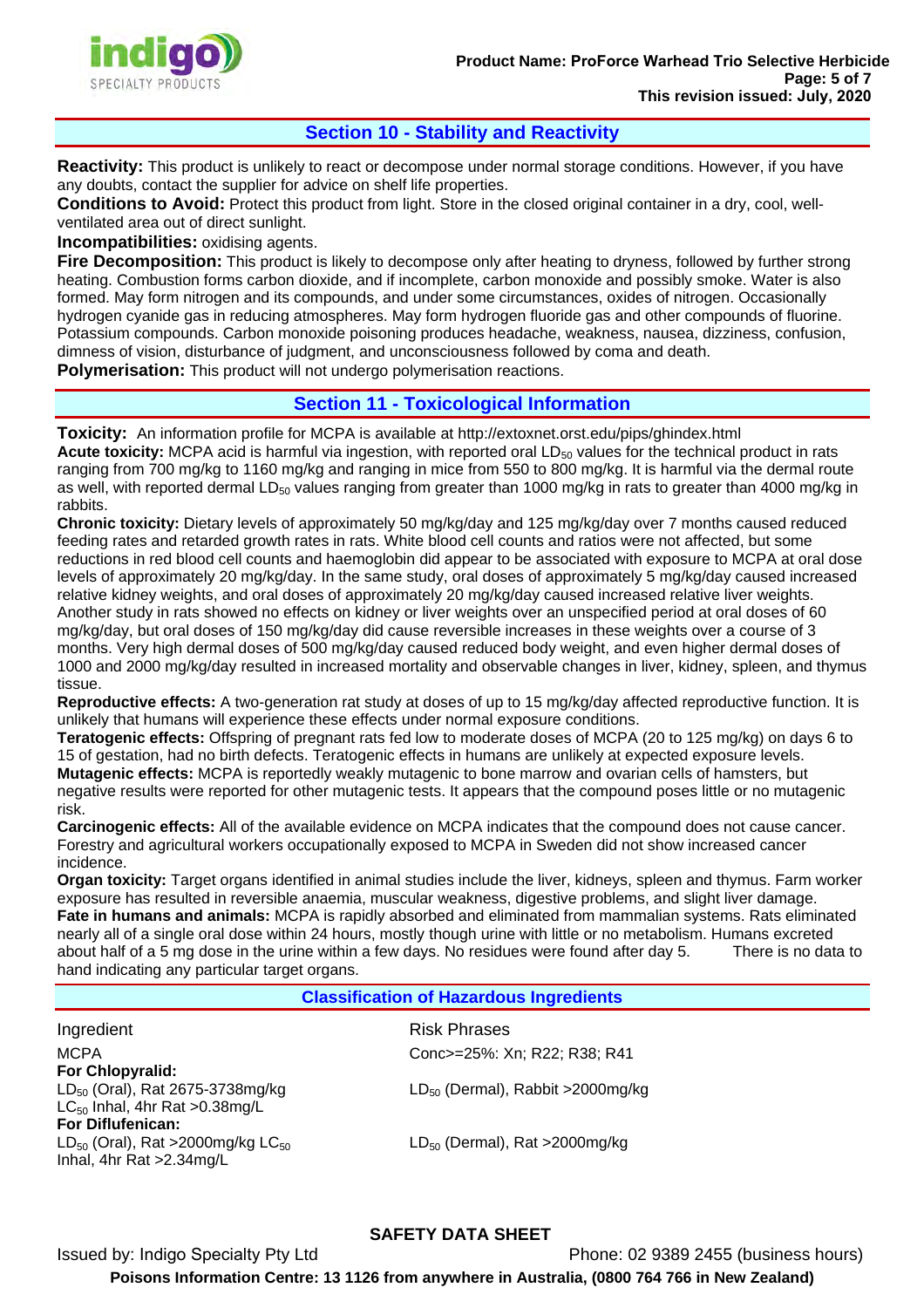## **Section 12 - Ecological Information**

Very toxic to aquatic organisms, may cause long-term adverse effects to the aquatic environment. This product is biodegradable. It will not accumulate in the soil or water or cause long term problems.

**Effects on birds:** MCPA is moderately toxic to wildfowl; the LD<sub>50</sub> of MCPA in bobwhite quail is 377 mg/kg. **Effects on aquatic organisms:** MCPA is only slightly toxic to freshwater fish, with reported LC<sub>50</sub> values ranging from 117 to 232 mg/L in rainbow trout. MCPA is practically nontoxic to freshwater invertebrates, and estuarine and marine organisms.

**Effects on other organisms:** It is nontoxic to bees, with a reported oral LD<sub>50</sub> of 104µg/bee. **Environmental Fate:** 

**Breakdown in soil and groundwater:** MCPA and its formulations are rapidly degraded by soil microorganisms and it has low persistence, with a reported field half-life of 14 days to 1 month, depending on soil moisture and soil organic matter. MCPA and its formulations show little affinity for soil.

**Breakdown in water:** It is relatively stable to light breakdown, but can be rapidly broken down by microorganisms. In rice paddy water, MCPA is almost totally degraded by aquatic microorganisms in under 2 weeks.

**Breakdown in vegetation:** MCPA is readily absorbed and translocated in most plants. It is actively broken down in plants, the major metabolite being 2-methyl-4-chlorophenol.

**For Clopyralid:** 

LD<sub>50</sub> Bird: bobwhite quail: >2000mg/kg LC50 Fish: rainbow trout (*Oncorhynchus mykiss*): 103.5mg/L EC50 Algae: *Selenastrum capricornutum* 6.9mg/L EC<sub>50</sub> Daphnia: 225mg/L **For Diflufenican:**  LD50 Bird: bobwhite quail: >2150mg/kg LC50 Fish: rainbow trout (*Oncorhynchus mykiss*): 56-100mg/L

 $EC_{50}$  Algae: >10mg/L

 $EC_{50}$  Daphnia: >10mg/L

# **Section 13 - Disposal Considerations**

**Disposal:** Special help is available for the disposal of Agricultural Chemicals. The product label will give general advice regarding disposal of small quantities, and how to cleanse containers. However, for help with the collection of unwanted rural chemicals, contact ChemClear 1800 008 182 http://www.chemclear.com.au/ and for help with the disposal of empty drums, contact DrumMuster http://www.drummuster.com.au/ where you will find contact details for your area.

# **Section 14 - Transport Information**

**UN Number:** This product is not classified as a Dangerous Good by ADG, IATA or IMDG/IMSBC criteria. No special transport conditions are necessary unless required by other regulations.

# **Section 15 - Regulatory Information**

**AICS:** All of the significant ingredients in this formulation are compliant with NICNAS regulations. The following ingredients: MCPA, Clopyralid, are mentioned in the SUSMP.

## **Section 16 - Other Information**

**This SDS contains only safety-related information. For other data see product literature.** 

| <b>Acronyms:</b>    |                                                                                                                        |
|---------------------|------------------------------------------------------------------------------------------------------------------------|
| <b>ADG Code</b>     | Australian Code for the Transport of Dangerous Goods by Road and Rail $(7^{\text{th}})$ edition)                       |
| <b>AICS</b>         | Australian Inventory of Chemical Substances                                                                            |
| <b>SWA</b>          | Safe Work Australia, formerly ASCC and NOHSC                                                                           |
| <b>CAS number</b>   | <b>Chemical Abstracts Service Registry Number</b>                                                                      |
| <b>Hazchem Code</b> | Emergency action code of numbers and letters that provide information to emergency<br>services especially firefighters |
| <b>IARC</b>         | International Agency for Research on Cancer                                                                            |
| <b>NOS</b>          | Not otherwise specified                                                                                                |
| <b>NTP</b>          | National Toxicology Program (USA)                                                                                      |
| <b>R-Phrase</b>     | <b>Risk Phrase</b>                                                                                                     |
| <b>SUSMP</b>        | Standard for the Uniform Scheduling of Medicines & Poisons                                                             |
| <b>UN Number</b>    | United Nations Number                                                                                                  |

# **SAFETY DATA SHEET**

Issued by: Indigo Specialty Pty Ltd Phone: 02 9389 2455 (business hours) **Poisons Information Centre: 13 1126 from anywhere in Australia, (0800 764 766 in New Zealand)**